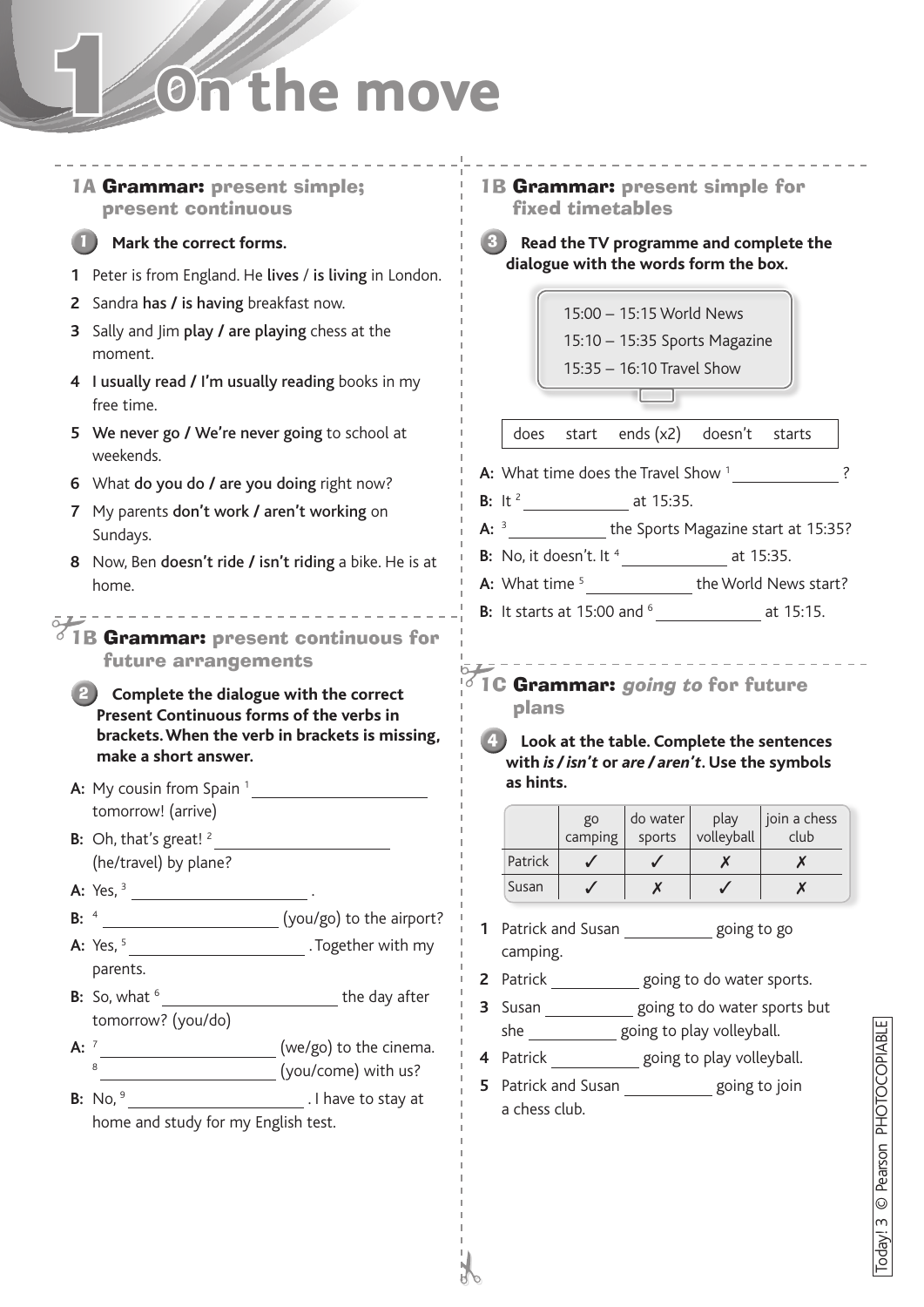# 2 **Technology and you**

| forms where it is possible.                                                                                                                                                                                                         |                                                                                                                 |  |
|-------------------------------------------------------------------------------------------------------------------------------------------------------------------------------------------------------------------------------------|-----------------------------------------------------------------------------------------------------------------|--|
| <b>B:</b> $1^2$ (become) a pilot.                                                                                                                                                                                                   |                                                                                                                 |  |
|                                                                                                                                                                                                                                     | A: Really? I think the world <sup>3</sup> ____________________________(not need) pilots in the future.          |  |
|                                                                                                                                                                                                                                     | B: I don't agree with you. I'm sure that planes 4 ________________________ (not be able) to fly without pilots. |  |
| <b>A:</b> Maybe you're right. We <sup>5</sup> ________________________________ (see).                                                                                                                                               |                                                                                                                 |  |
| <b>B:</b> So, what job $^6$ ________________________________(you/have)?                                                                                                                                                             |                                                                                                                 |  |
|                                                                                                                                                                                                                                     | A: Maybe $1^7$ (study) medicine. I'm sure that it $^8$ _________________________(be) easy                       |  |
|                                                                                                                                                                                                                                     | Complete the sentences with the correct words from the box.                                                     |  |
| will (2x) won't you'll she'll be able unplug                                                                                                                                                                                        |                                                                                                                 |  |
|                                                                                                                                                                                                                                     | 1 If we do our homework, our parents ______________________take us to the cinema.                               |  |
|                                                                                                                                                                                                                                     |                                                                                                                 |  |
|                                                                                                                                                                                                                                     |                                                                                                                 |  |
|                                                                                                                                                                                                                                     |                                                                                                                 |  |
| you help me if I have a problem?                                                                                                                                                                                                    |                                                                                                                 |  |
| تنقيق<br>2B Grammar: first conditional<br>3 What will happen if I ______________________the computer?<br>4 If you put on warm clothes, you ____________________ be cold.<br>5<br>6 If Claudia goes to Italy, and the case of pizza. |                                                                                                                 |  |
|                                                                                                                                                                                                                                     | 7 If Edwin gets a good job, his parents will ____________________ happy.                                        |  |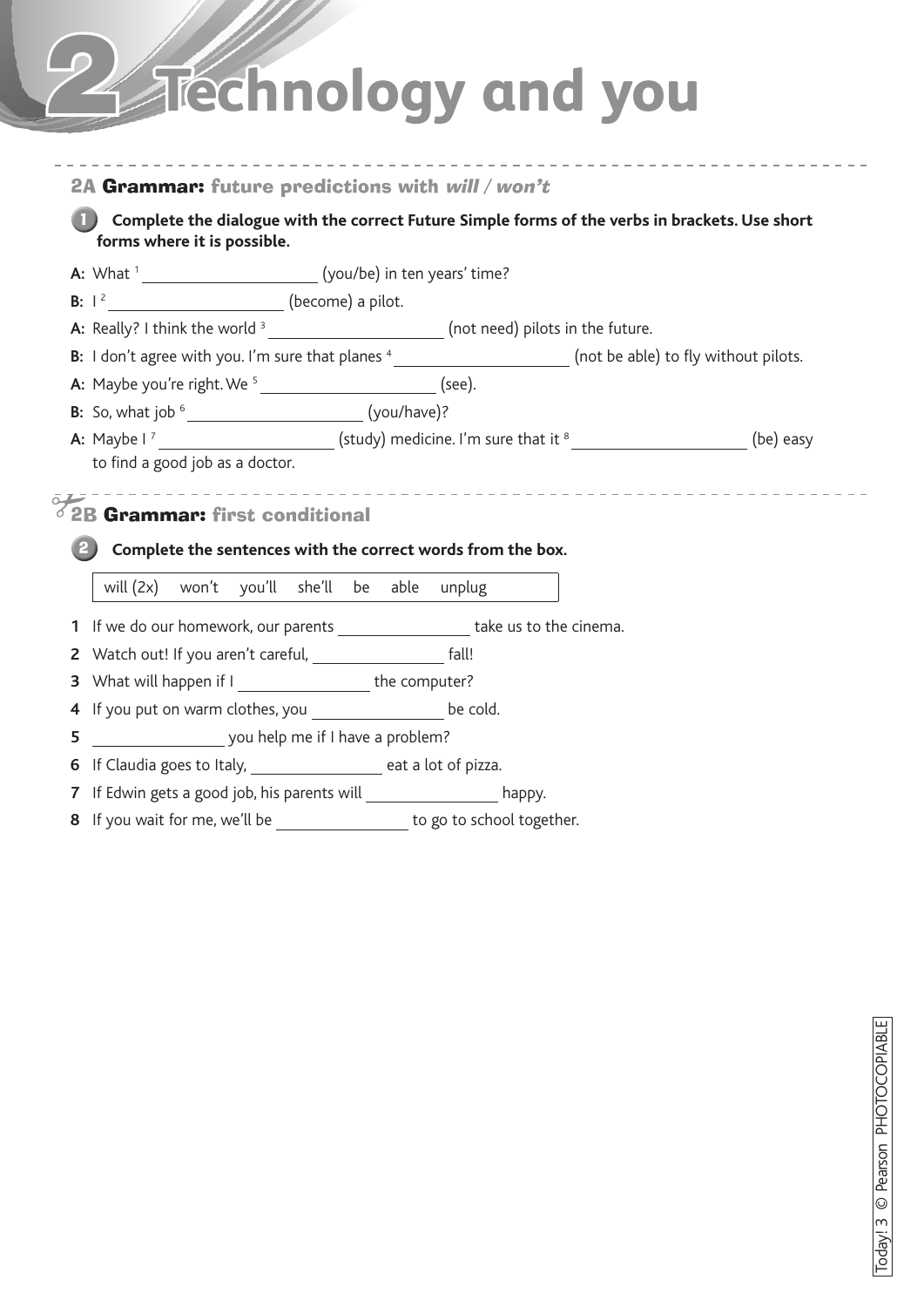## 3 **People and achievements**

|        |                                                            | Complete the dialogue with the correct words from the box.                                                                    |  |
|--------|------------------------------------------------------------|-------------------------------------------------------------------------------------------------------------------------------|--|
|        |                                                            |                                                                                                                               |  |
|        | did (2x) didn't start<br>ago                               | started                                                                                                                       |  |
|        |                                                            |                                                                                                                               |  |
|        |                                                            | B: 1 <sup>2</sup> learning English when I was four years old.                                                                 |  |
|        |                                                            |                                                                                                                               |  |
|        |                                                            | B: No, I <sup>4</sup> ___________________. My mother speaks English. What about you?                                          |  |
|        |                                                            | When did you <sup>5</sup> ______________________ learning English?                                                            |  |
|        | <b>A:</b> Two years $6 \cdot$                              |                                                                                                                               |  |
| تسقيرة | 3A Grammar: used to                                        |                                                                                                                               |  |
|        |                                                            |                                                                                                                               |  |
|        |                                                            | Complete the sentences with used to or didn't use to.                                                                         |  |
|        |                                                            | 1 When I was small, I __________________________ watch TV a lot. Now I like reading books.                                    |  |
|        |                                                            |                                                                                                                               |  |
|        |                                                            | 3 My grandfather ________________________ have a dog when he was young, but now he has a cat.                                 |  |
|        |                                                            |                                                                                                                               |  |
|        |                                                            | 5 When Ben was seven, he <b>Sand Constructed Engineeral Constructs</b> to go to school by bus. Now he goes to school by bike. |  |
|        |                                                            | 6 We spend our holidays by the sea, but this year we decided to go to the Indian                                              |  |
|        | Ocean.                                                     |                                                                                                                               |  |
|        | 3A Grammar: could                                          |                                                                                                                               |  |
|        |                                                            |                                                                                                                               |  |
|        |                                                            | Complete the mini dialogues. Make questions with could and a verb from the box.                                               |  |
|        |                                                            | One verb in each box does not fit. Complete the short answers, too.                                                           |  |
|        | speak write<br>make                                        |                                                                                                                               |  |
|        |                                                            |                                                                                                                               |  |
|        |                                                            |                                                                                                                               |  |
|        |                                                            | A: Chris, <sup>1</sup> __________________________(you) English when you were six?                                             |  |
|        | <b>B:</b> No, $^2$ _____________________________. And you? |                                                                                                                               |  |
|        | B: 4                                                       |                                                                                                                               |  |
|        |                                                            | (you) in English, too?                                                                                                        |  |
|        |                                                            | A: No, of course, <sup>5</sup> _______________________________. I was too small.                                              |  |
|        | swim ride<br>run                                           |                                                                                                                               |  |
|        |                                                            |                                                                                                                               |  |
|        |                                                            |                                                                                                                               |  |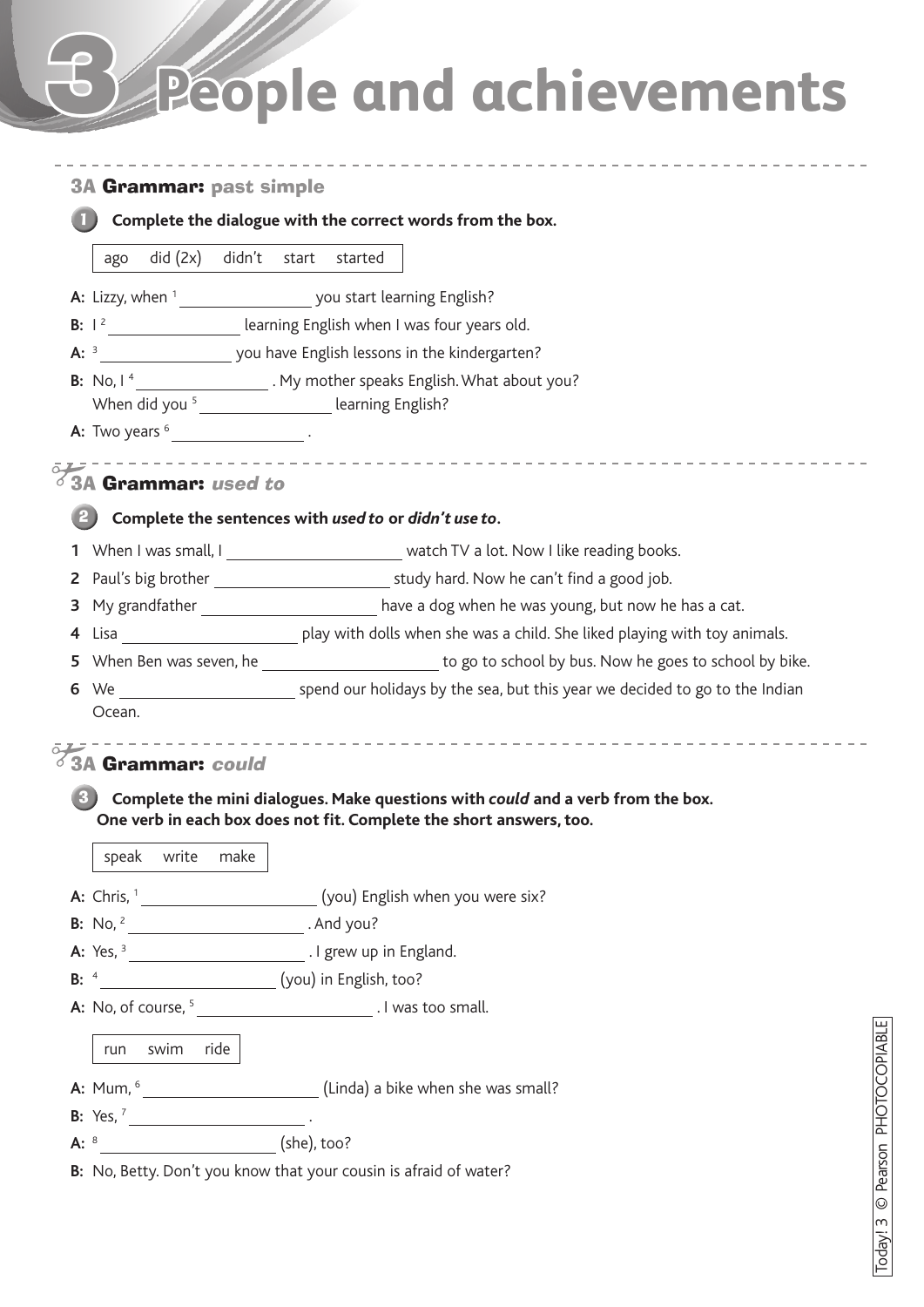## 3 **People and achievements**

#### 3B Grammar: past continuous

**Complete the dialogue with the correct Past Continuous forms of the verbs in brackets. When the verb in brackets is missing, make a short answer.** 4

A: Hey Alex! <sup>1</sup> \_\_\_\_\_\_\_\_\_\_\_\_\_\_\_\_\_\_\_\_\_\_\_\_\_\_(you/watch) the football match yesterday evening?

**B:** Yes, of course, 2 ! And you?

**A:** No, 3 .

**B:** Why not? What <sup>4</sup> (you/do)?

**A:**  $1^5$  (study) for my math test.

**B:** Oh, that's a pity! Both teams  $6$  \_\_\_\_\_\_\_\_\_\_\_\_\_\_\_\_\_\_\_\_\_\_\_\_\_\_\_(play) really well!

**A:** I know. My brother and his friends <sup>7</sup> \_\_\_\_\_\_\_\_\_\_\_\_\_\_\_\_\_\_\_\_\_\_\_(watch) the match and they

**EXECUTE:** (have) a good time. I could hear them, because they

(sit) in the living room next to my room. It's a pity I couldn't join them.

3B Grammar: past continuous with when and while

#### **Mark the correct words.** 5

6

- **1** While **/** When John was doing his homework, he heard a strange noise.
- **2** Mary was taking a shower while **/** when her phone rang.
- **3** While we were walking around the park, it started **/** was starting to rain.
- **4** Mum cooked **/** was cooking dinner when dad came back from work.
- **5** While Kelly did **/** was doing the shopping, she met Brenda.
- **6** Jeff was climbing a tree when he fell **/** was falling down and broke his leg.
- -----------------------------------3C Grammar: indefinite pronouns

#### **Choose the correct answer: a, b or c.**

|             | 1 Hey, listen to me! I want to tell you      |                                      |
|-------------|----------------------------------------------|--------------------------------------|
|             |                                              | a) somewhere b) someone c) something |
|             | 2 Oh no! _____________ broke our car window! |                                      |
| a) Anyone   |                                              | b) Someone c) Everyone               |
| 3 Hello! Is | at home?                                     |                                      |
| a) anyone   | b) someone c) no one                         |                                      |
|             | 4 There is <b>interesting on TV</b> tonight. |                                      |
|             | a) nothing b) anything c) nowhere            |                                      |
|             | 5 Have you seen my bag? I can't find it      |                                      |
|             | a) somewhere b) anywhere c) nowhere          |                                      |
|             | 6 Bill is sad because came to his party.     |                                      |
|             | a) nothing b) nowhere c) no one              |                                      |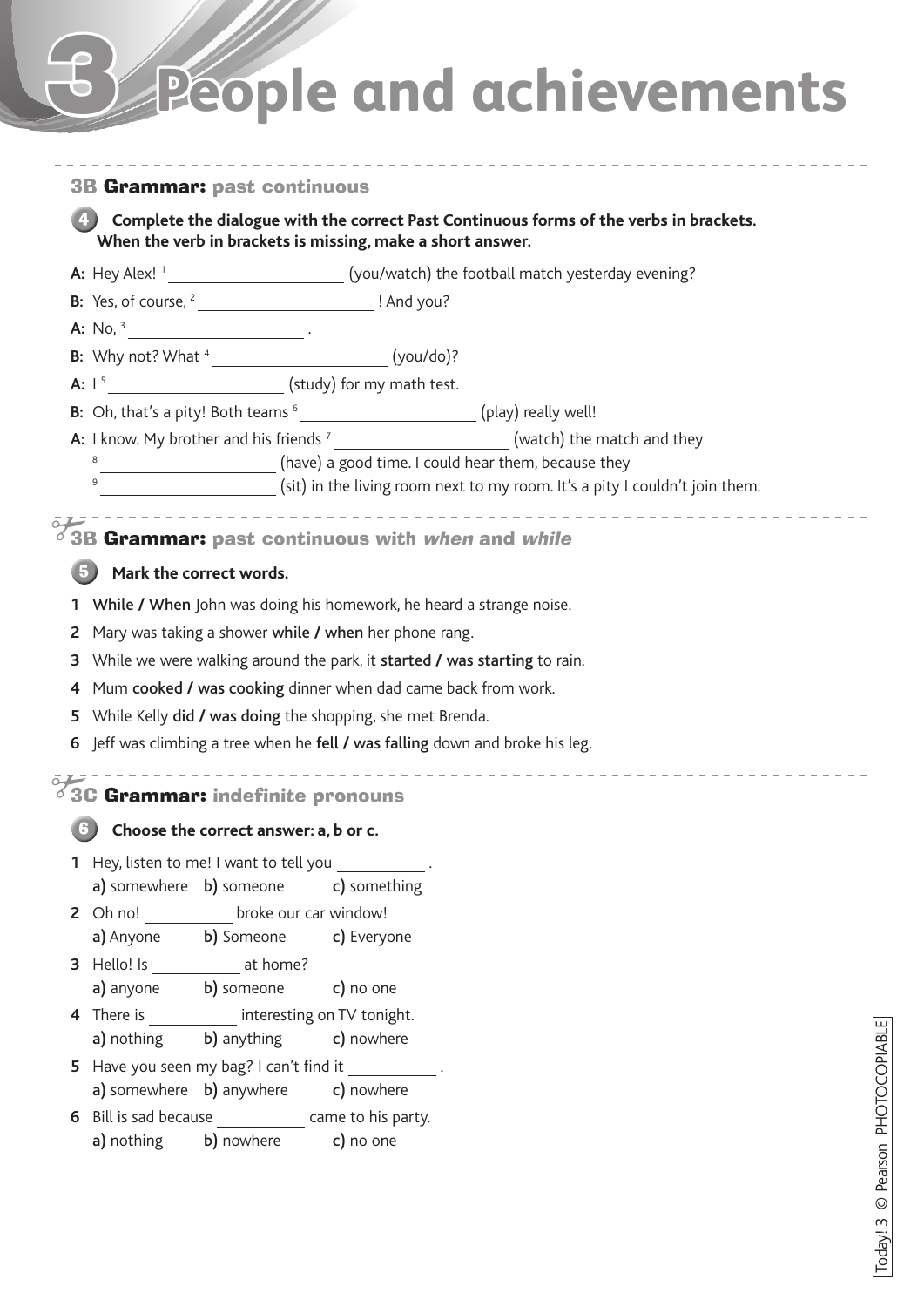## **The great outdoors**

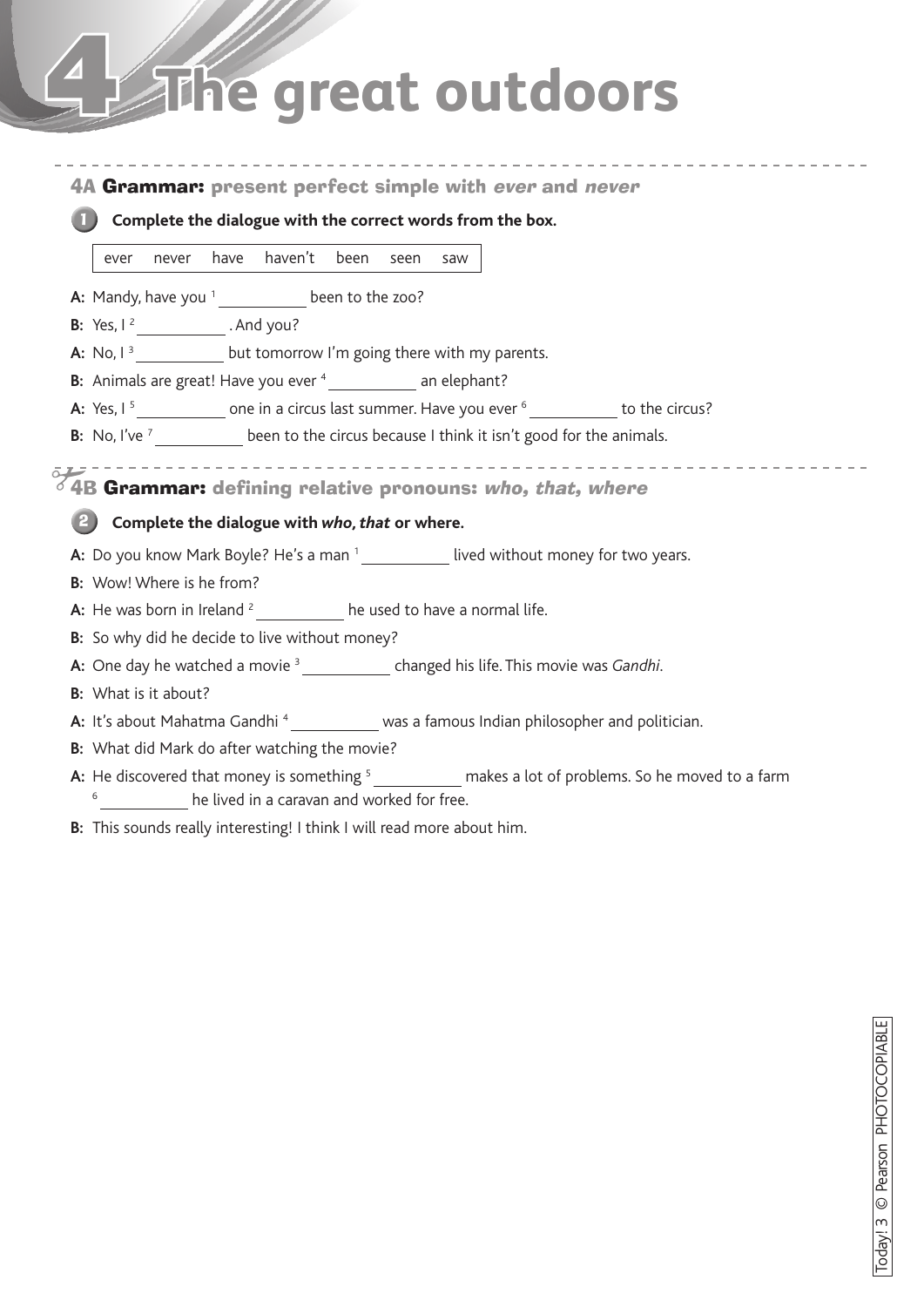# 5 **Entertainment**

|                |                                                                                  | 5A Grammar: present perfect simple with <i>just</i> , already and yet                                       |  |  |  |  |
|----------------|----------------------------------------------------------------------------------|-------------------------------------------------------------------------------------------------------------|--|--|--|--|
|                | Mark the correct word.                                                           |                                                                                                             |  |  |  |  |
|                | A: Hey Vanessa, have you heard the latest Adele song <sup>1</sup> already / yet? |                                                                                                             |  |  |  |  |
|                | B: Yes, $I^2$ has / have. It's great!                                            |                                                                                                             |  |  |  |  |
|                | A: I agree! I have <sup>3</sup> already / yet bought her new album.              |                                                                                                             |  |  |  |  |
|                | B: Really? You're fast! It has <sup>4</sup> just / yet come out.                 |                                                                                                             |  |  |  |  |
|                | A: You know, I'm a huge Adele fan, just like my sister Jessica.                  |                                                                                                             |  |  |  |  |
|                | B: Have you read Adele's biography?                                              |                                                                                                             |  |  |  |  |
|                |                                                                                  | A: $1^5$ has / have but Jessica $^6$ hasn't / haven't. Let's buy it for her birthday!                       |  |  |  |  |
|                |                                                                                  | B: Well, I've <sup>7</sup> already / yet found a nice present for her, but we can buy the book, too.        |  |  |  |  |
|                |                                                                                  | A: Ok! I can't wait for her birthday party! I haven't been to a real party <sup>8</sup> just / yet.         |  |  |  |  |
| $\overline{O}$ |                                                                                  | _______________________________<br>$\sqrt[3]{5}$ B Grammar: present perfect with for / since                |  |  |  |  |
|                |                                                                                  |                                                                                                             |  |  |  |  |
|                | for or since.                                                                    | Complete the sentences with the correct Present Perfect forms of the verbs in brackets and mark             |  |  |  |  |
| 1              |                                                                                  | (live) in this city since / for I was a child.                                                              |  |  |  |  |
|                |                                                                                  | 2 Rob's father __________________________(work) as a car mechanic since / for many years.                   |  |  |  |  |
| 3              |                                                                                  | Melanie ________________________(want) to become a singer since / for she was ten.                          |  |  |  |  |
|                |                                                                                  | 4 We ________________________(be) away on holiday since / for last week.                                    |  |  |  |  |
| 5              |                                                                                  |                                                                                                             |  |  |  |  |
|                |                                                                                  |                                                                                                             |  |  |  |  |
|                |                                                                                  | 7 A: How long ___________________________(you/have) this bicycle? Is it new?                                |  |  |  |  |
|                |                                                                                  | B: No, it isn't. I [10] (have) it since / for more than one year.                                           |  |  |  |  |
|                |                                                                                  |                                                                                                             |  |  |  |  |
|                | $\frac{1}{6}$ 5C Grammar: Verb + -ing                                            |                                                                                                             |  |  |  |  |
|                |                                                                                  | Complete the sentences with the correct words from the box.                                                 |  |  |  |  |
|                | hates                                                                            | prefer enjoy<br>don't can't<br>loves<br>going<br>hanging                                                    |  |  |  |  |
| 1              |                                                                                  | dancing a lot! That's why I joined a dancing course last year.                                              |  |  |  |  |
| $\overline{2}$ |                                                                                  | Michelle ______________________ cooking. She wants to become a chef.                                        |  |  |  |  |
| 3              |                                                                                  | Simon doesn't like _____________________ to the theatre.                                                    |  |  |  |  |
| 4              |                                                                                  | <b>COPIARIF</b><br>I often help my mum with the housework. I ___________________ mind doing household jobs. |  |  |  |  |
| 5              |                                                                                  |                                                                                                             |  |  |  |  |
| 6              |                                                                                  | Do you __________________ watching TV or going to the cinema?                                               |  |  |  |  |
|                |                                                                                  | <b>SICHOLO</b><br>7 I love _____________________ out with my friends.                                       |  |  |  |  |
|                |                                                                                  | 8 My sister <b>8</b> doing sports. She prefers lying on the couch and reading books.                        |  |  |  |  |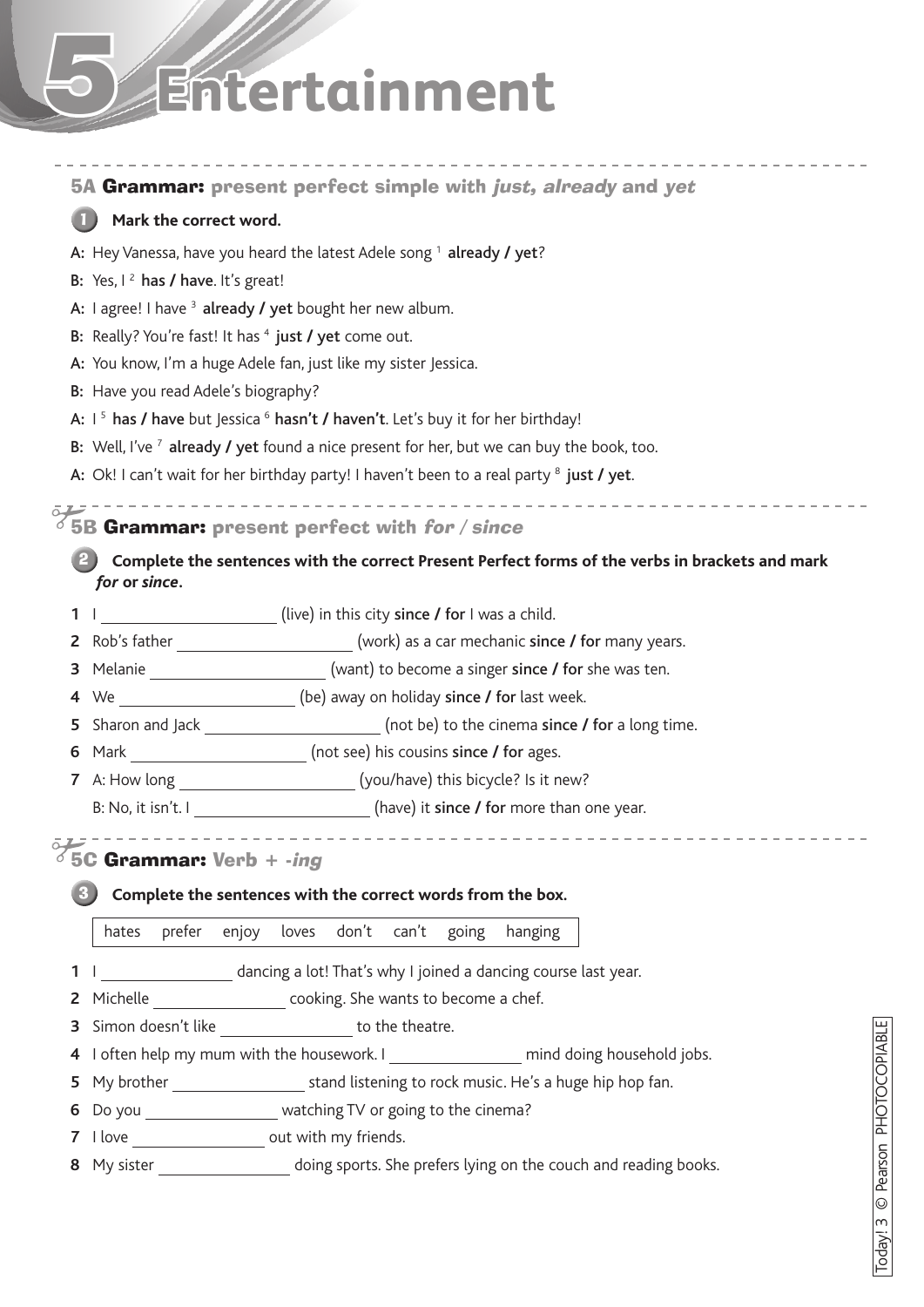## 6 **Rules and advice**

### 6A Grammar: have to **Complete the dialogue with the correct words/phrases from the box.** 1 do (2x) until have to (2x) don't have to has to by **A:** The party is really great, George, but I<sup>1</sup> go now. **B:** Oh, that's a pity! Can't you stay a bit longer? <sup>2</sup> \_\_\_\_\_\_\_\_\_\_\_\_ you really have to go home? **A:** Yes, I 3 . I have to be home 4 nine o'clock. **B:** Well, I think Daniel <sup>5</sup> go now, too, so you can go together. A: Good idea! Then I<sup>6</sup> \_\_\_\_\_\_\_\_\_\_\_go alone. **B:** Do you<sup>7</sup> get up early tomorrow? A: No, I don't have to get up <sup>8</sup> ten o'clock, but my parents don't want me to be home late.  $2 - - -$ 6A Grammar: be allowed to **2** Look at the table and complete the sentences with the correct form of the verb *to be*. Use the **symbols as hints.** stay out late  $\vert$  watch TV after ten play computer come home after eight o'clock o'clock games all day Gary  $\begin{array}{|c|c|c|c|c|}\hline \end{array}$   $\begin{array}{|c|c|c|c|c|}\hline \begin{array}{cccc} \begin{array}{cccc} \mathsf{X} & \mathsf{X} & \mathsf{X} & \mathsf{Y} \end{array} & \begin{array}{cccc} \mathsf{X} & \mathsf{X} & \mathsf{X} & \mathsf{X} \end{array} & \begin{array}{cccc} \mathsf{Y} & \mathsf{X} & \mathsf{X} & \mathsf{X} & \mathsf{X} \end{array} & \begin{array}{cccc} \mathsf{Y} & \mathsf{X} & \mathsf{X} & \mathsf{X} &$ Clara  $\begin{array}{|c|c|c|c|c|}\hline \end{array}$   $\begin{array}{|c|c|c|c|c|}\hline \end{array}$   $\begin{array}{|c|c|c|c|}\hline \end{array}$   $\begin{array}{|c|c|c|c|}\hline \end{array}$   $\begin{array}{|c|c|c|}\hline \end{array}$   $\begin{array}{|c|c|c|}\hline \end{array}$ **1** Gary and Clara **allowed to come home after eight o'clock**. **2** Gary **allowed to stay out late. 3** Clara **allowed to stay out late but she** allowed to watch TV after ten o'clock. **4** Gary \_\_\_\_\_\_\_\_\_ allowed to watch TV after ten o'clock. **5** Gary and Clara **allowed to play computer games all day.** ,...................... \_\_\_\_\_\_\_\_\_\_\_\_\_\_\_\_\_\_\_ **6B Grammar: should / shouldn't. Complete the mini dialogues with** *should* **or** *shouldn't***.** 3 **1 A:** I am tired. **B:** You go to bed. **2 A:** My eyes hurt. **B:** You \_\_\_\_\_\_\_\_\_\_\_\_ watch that much TV. **3 A:** What I do if I see an accident? **B:** You \_\_\_\_\_\_\_\_\_\_\_\_\_ call the ambulance. **4 A:** What **he do if he wants to be healthy? B:** He \_\_\_\_\_\_\_\_\_ eat fast food every day. **5 A:** we move a person who had a bad fall? **B:** No, we .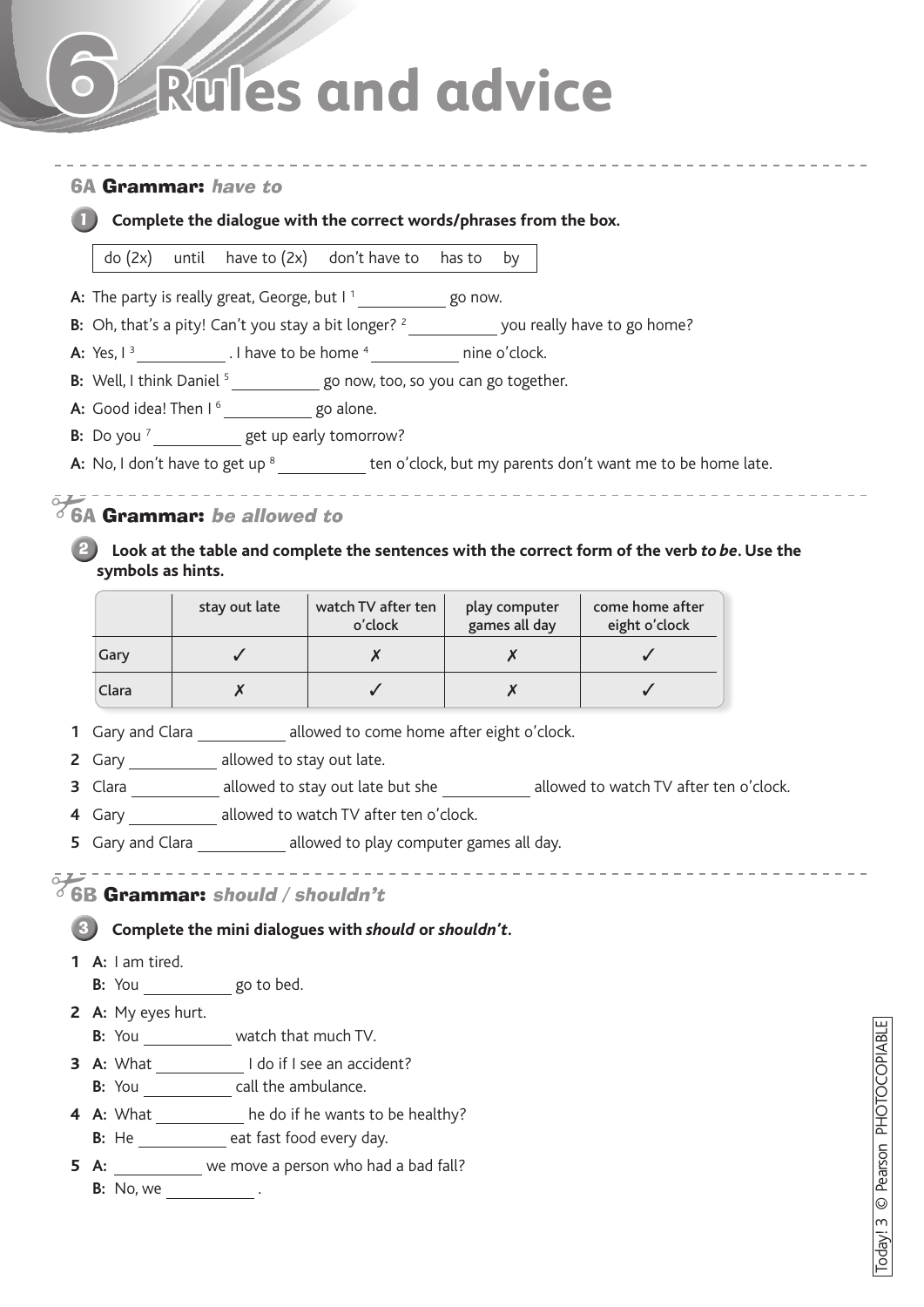## 7 **More or less**

7A Grammar: comparative and superlative of adverbs

#### **Complete the table.**

| adverb   | comparative  | superlative  |
|----------|--------------|--------------|
| 1 fast   | faster       |              |
| 2 hard   |              | the hardest  |
| 3        | later        | the latest   |
| 4 well   | better       |              |
| 5 badly  | worse        |              |
| 6 far    |              | the furthest |
|          | more quickly | the quickest |
| 8 slowly |              | the slowest  |

### 7B Grammar: comparatives: (not)

as…as, less…than; superlative: the least

### 2

#### **Mark the correct words.**

- **1** Gina is 1,55 cm tall and Donna is 1,55 cm tall. Donna is just as tall than **/** as Gina.
- **2** I prefer chocolate ice cream to vanilla ice cream. Vanilla ice cream is just **/** not as tasty as chocolate ice cream.
- **3** Water is less expensive than **/** as milk.
- **4** Bob likes playing tennis more than playing squash. He thinks squash is less **/** least exciting.
- **5** Jessica wants to work in a library because she believes that it's the **/** than least stressful job in the world.
- **6** Phillip is just **/** as good at mathematics as Patrick.
- **7** On the safari trip we saw tigers, lions, elephants and zebras. The zebras are the less **/** least dangerous of them.
- **8** I thinkPablo Picasso's paintings are as impressive **/**  less impressive as Salvador Dali's paintings.

#### 7C Grammar: quantifiers



- **1** I think tea with sugar tastes better. a) a few b) a little c) one or two
- **2** There are different animals in the zoo. a) much b) a little c) a lot of
- **3** Hurry up! We haven't got time. a) much b) many c) a little
- **4** I didn't buy souvenirs in Spain, just one or two.
	- a) much b) many c) a few
- **5** You can take this pen. I have other pens in my pencil case.
	- a) a few b) a little c) enough
- **6** Greg hasn't got money to buy a new mobile phone.
	- a) enough b) a little c) a few
- **7** I've seen shooting stars in my life. a) a little b) much c) one or two
- **8** Ann's stomach hurts. I think she has eaten sweets.
	- a) too much b) too many c) enough